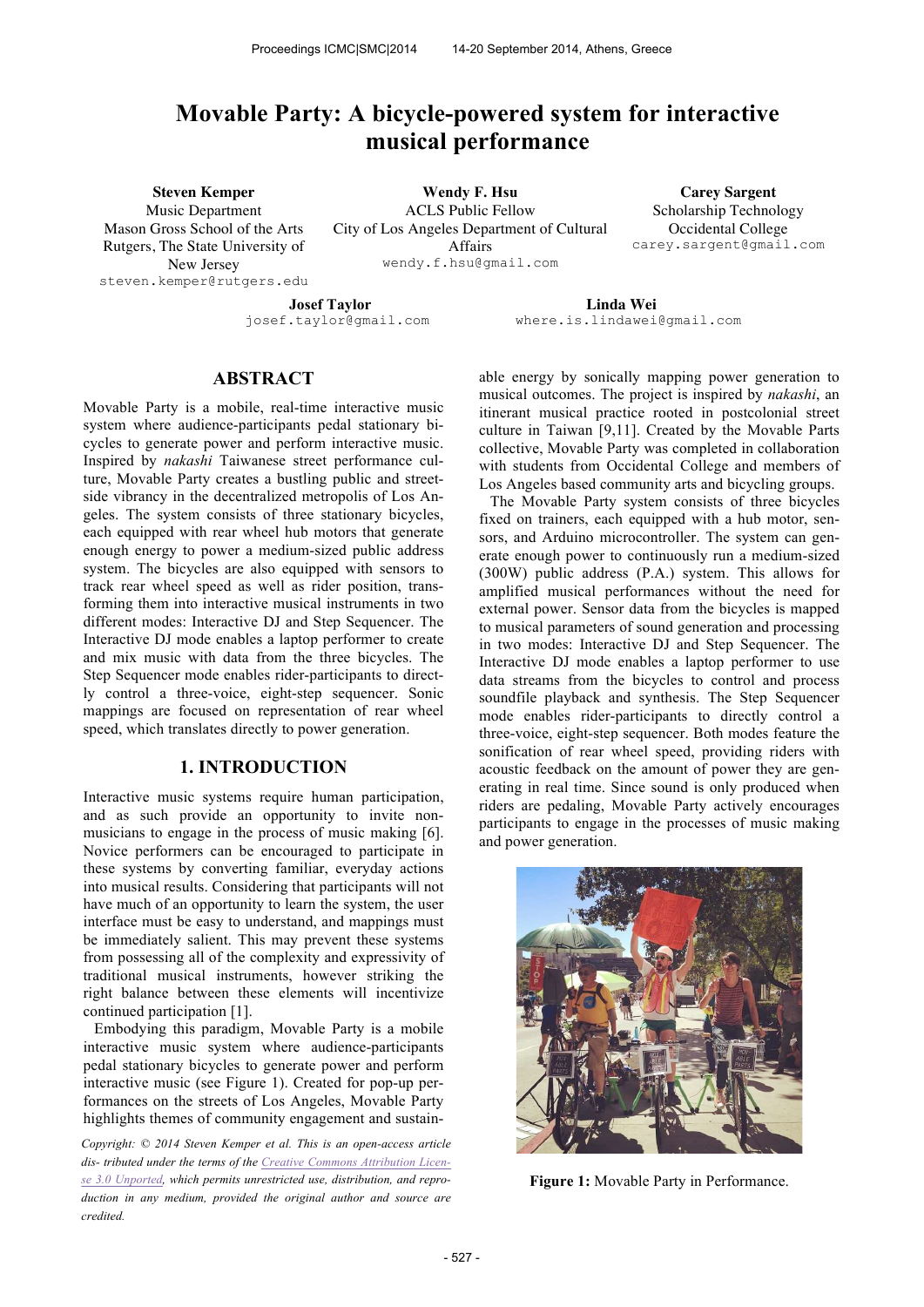

**Figure 2:** System design.

# **2. RELATED WORK**

Adapting the spatial fluidity and "low-tech" innovations of Taiwan's nakashi street culture, Movable Party was conceived of as a way to create a bustling public and street-side vibrancy, with a focus on sustainable energy, in the decentralized metropolis of Los Angeles. Brought from Japan during the colonial era in Taiwan, nakashi in its original Japanese "Nagashi" (流し), meaning "flow," refers to a flexible mode of performance. Nakashi musicians amplify instruments such as the guitar and accordion through loudspeakers to make ad hoc performances, traditionally in tea parlors and hot springs resorts throughout Taiwan [11]. Over time, nakashi performers innovated their practice by turning toward streets and public spaces including parks and temple plazas, constructing mobile and self-powered performance platforms. Movable Party extends this tradition by inviting members of the public to participate in the musical performance.

Movable Party's power generation technology is based on a bicycle-powered generator designed for the 2011 Seattle Bicycle Music Festival [7], which itself was a version of Rock the Bike's commercially available pedalpowered system [4]. Movable Party extends the power generation capability of these systems by turning the bicycles into interactive musical instruments.

Other interactive bicycle projects include the Turntable Rider by the Japanese bike-sharing service Cogoo [2] and Andrew Nagata's Two Wheel Dissonance [5]. As a novel interactive instrument Movable Party differs from these systems in a few ways. First, Movable Party is a participatory system, where riders take turns pedaling in order to generate power and make music. The entire system is stationary, which allows the direct mapping of rear wheel speed to musical parameters, without having to maintain a minimum speed to keep the bicycle upright. The method of mapping rotational data from a wheel to musical parameters is similar to the Gyrotyre [8], however the ability to control the speed of the wheel through pedal power creates a much stronger relationship between physical gesture and sound production. This allows participants to create music using familiar actions, as opposed to the Gyrotyre, which is handheld and performed more like a traditional musical instrument.

### **3. SYSTEM DESIGN**

The Movable Party system is designed to both generate power and provide rider interaction data, including rear wheel speed and rider position. In order to capture generated power, hub motors attached to the rear wheel of each bicycle are connected in parallel to a charge controller and a 24V battery. A power converter converts the power stored in the battery to 120V AC. The charge controller, battery, and power converter are housed in a separate "power box" that is connected to all three bicycles. The power generated by this system is used to power a stereo P.A., a computer running Max, and a USB hub that powers the Arduino microcontrollers (see Figure 2). To ensure the system is generating enough power, both the voltage generated by the bicycles as well as wattage coming from the power converter are monitored.



**Figure 3:** Sensor/Arduino configuration.

Three sensors on each bicycle provide data for interactive musical performance: the Hall effect sensor in the rear wheel hub motor and two force sensing resistors (FSRs), one under the right handlebar grip and one on the saddle (see Figure 3). Sensor data is collected using an Arduino Uno microcontroller and transmitted via USB to a computer running Max. The Arduino converts Hall effect sensor data to revolutions per minute (RPM). Rising voltage from the Hall effect sensors triggers a hardware interrupt that keeps track of the number of wheel revolutions. This data is passed to the loop() function, where the number of interrupts is divided by elapsed time in milliseconds and converted to minutes. If there are no Hall effect sensor triggers after a fixed period of time (3 se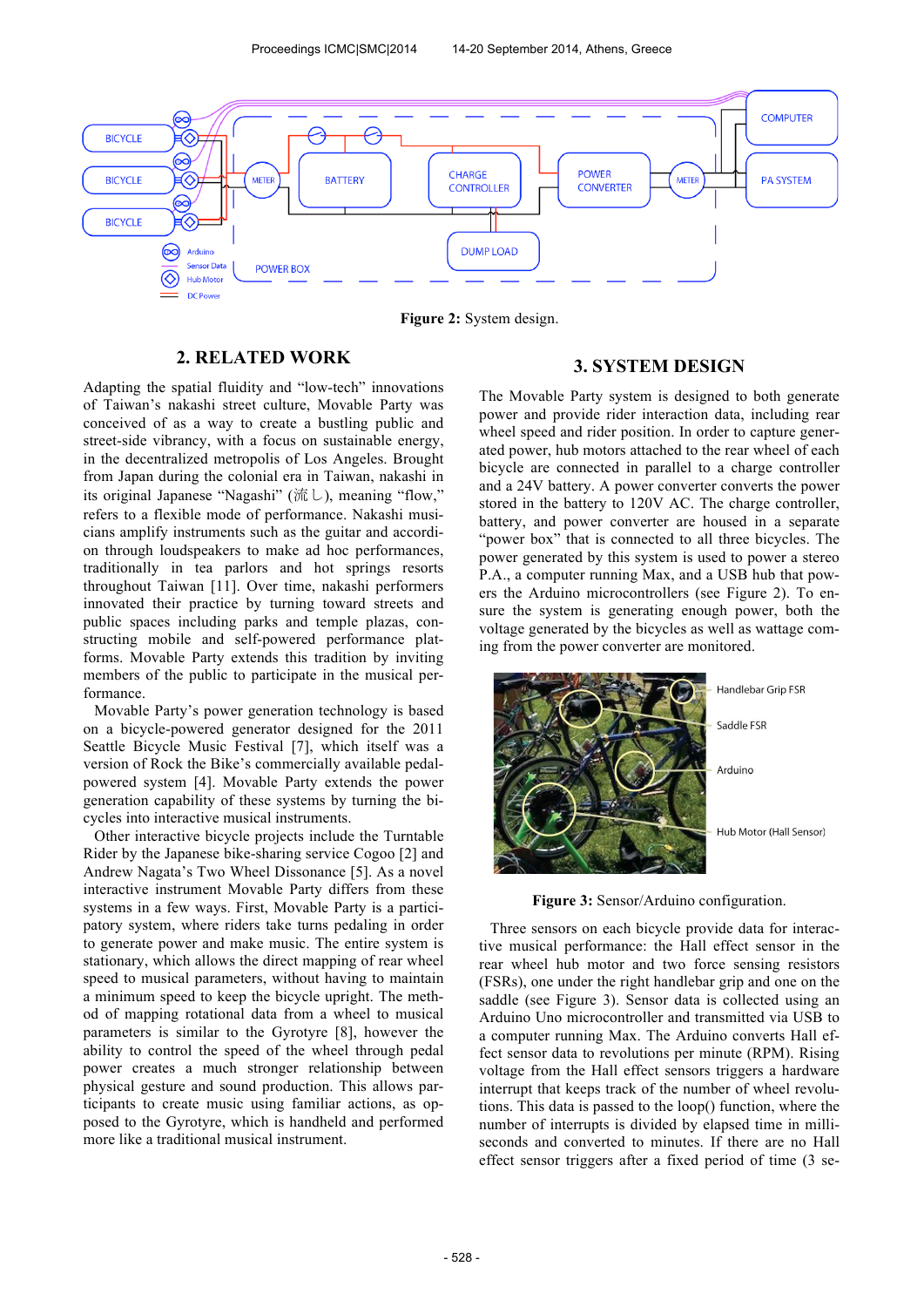conds), the Arduino will send out an RPM value of -1, indicating that the wheel has stopped.

The handlebar grip and saddle FSRs are used to collect data about rider position, for example whether the rider is sitting or standing, as well as provide the rider direct control over sound generation and processing. Data from the FSRs is read into analog inputs on the Arduino, and packaged with the RPM data as serial output to Max. The serial communication protocol is based on the Serial Call-Response code created by Scott Fitzgerald and Tom Igoe [3].

# **4. IMPLEMENTATION**

Movable Party enables two different modes of interactive performance: Interactive DJ and Step Sequencer, both created in Max. The Interactive DJ mode enables a "trained" laptop performer to create and mix music with data from the three bicycles. In this mode, the laptop performer (who is not a rider) controls how data is mapped and is responsible for the final musical output. In contrast to this centralized control model, the Step Sequencer mode provides rider-participants direct control over the musical output.

Both modes feature the musical mapping of RPM data from the rear wheel. Though rider-participants are free to pedal at whatever speed they wish, most riders pedal at a consistent speed. This posed the challenge of how to produce interesting musical results with consistent data, necessitating a different paradigm from non-stationary systems such as the Turntable Rider [2]. The mappings of RPM data are designed to provide auditory feedback to riders about their current speed, as well as to incentivize them to pedal at a fast enough rate to provide power to the system [10].

#### **4.1 Interactive DJ**



**Figure 4:** Interactive DJ Max Interface.

The Interactive DJ mode allows a laptop performer to mix three channels of audio using sensor data from the bicycles for both sound generation and processing (see Figure 4). Each channel is associated with a specific bicycle, and contains a sound generator and effects processing module. The laptop performer may select either a sound file or synthesis as the sound generator for each channel. RPM data from the Hall

effect sensors is mapped to either playback speed in the case of sound file playback, or the frequency of a sawtooth wave oscillator in the case of synthesis. The handlebar grip and saddle FSRs are used to control different effects parameters. The DJ can turn the sensor data on or off for each module, and the scaling of each parameter can be manually adjusted from its preset range. Additionally, a three-channel mixer allows the DJ to fade between the signals being generated/processed by each bicycle. See Table 1 for a complete list of mappings.

| <b>Module</b>       | <b>Sensor</b><br>Data                                              | <b>Musical</b><br>Parameter      | <b>Mappings</b>                                  |
|---------------------|--------------------------------------------------------------------|----------------------------------|--------------------------------------------------|
| Playback            | <b>RPM</b>                                                         | % of playback<br>speed           | $84$ RPM = 1<br>x playback<br>speed              |
| Saw Synth           | <b>RPM</b>                                                         | Frequency                        | $RPM = fre-$<br>quency                           |
|                     | Hand<br>grip FSR                                                   | Frequency<br>multiplier          | $1-6x$ fre-<br>quency                            |
| Pitch<br>Shifter    | Hand<br>grip FSR                                                   | Transposition<br>(positive)      | $0-24$ semi-<br>tones above<br>original<br>pitch |
|                     | Saddle<br><b>FSR</b>                                               | Transposition<br>(negative)      | $0-24$ semi-<br>tones below<br>original<br>pitch |
| Ring Mod-<br>ulator | Hand<br>grip FSR<br>Modulator<br>Saddle<br>frequency<br><b>FSR</b> |                                  | $0-200Hz$<br>modulating<br>frequency             |
| Filterer            | <b>Band-pass</b><br>Hand<br>filter center<br>grip FSR<br>frequency |                                  | 30-10,000Hz                                      |
|                     | Saddle<br><b>FSR</b>                                               | Band-pass<br>filter Q factor     | $0.2 - 5Q$                                       |
| Degrader            | Hand<br>grip FSR                                                   | Resampling<br>frequency<br>ratio | $0.05 - 1$ Hz<br>resampling<br>frequency         |
|                     | Saddle<br><b>FSR</b>                                               | Bit depth                        | 3-16 bit<br>depth                                |
| Delayer             | <b>RPM</b>                                                         | Delay time                       | RPM of 0-<br>120 mapped<br>to 500-10<br>ms       |
|                     | Hand<br>grip FSR                                                   | Wet/Dry mix                      | $0-1$ ( $0=$ dry,<br>$1 = wet$                   |
|                     | Saddle<br><b>FSR</b>                                               | Feedback %                       | $0-0.95\%$                                       |

#### **Table 1:** Interactive DJ Sensor Mappings.

In performance, riders achieved an average speed between 70-90 RPM. For sound file playback, 84 RPM is mapped to normal playback speed. This incentivizes riders to maintain a consistent speed, as acceleration/deceleration would continuously alter the speed of sound file playback. While some riders played with the effect of rapidly changing speed, most chose to maintain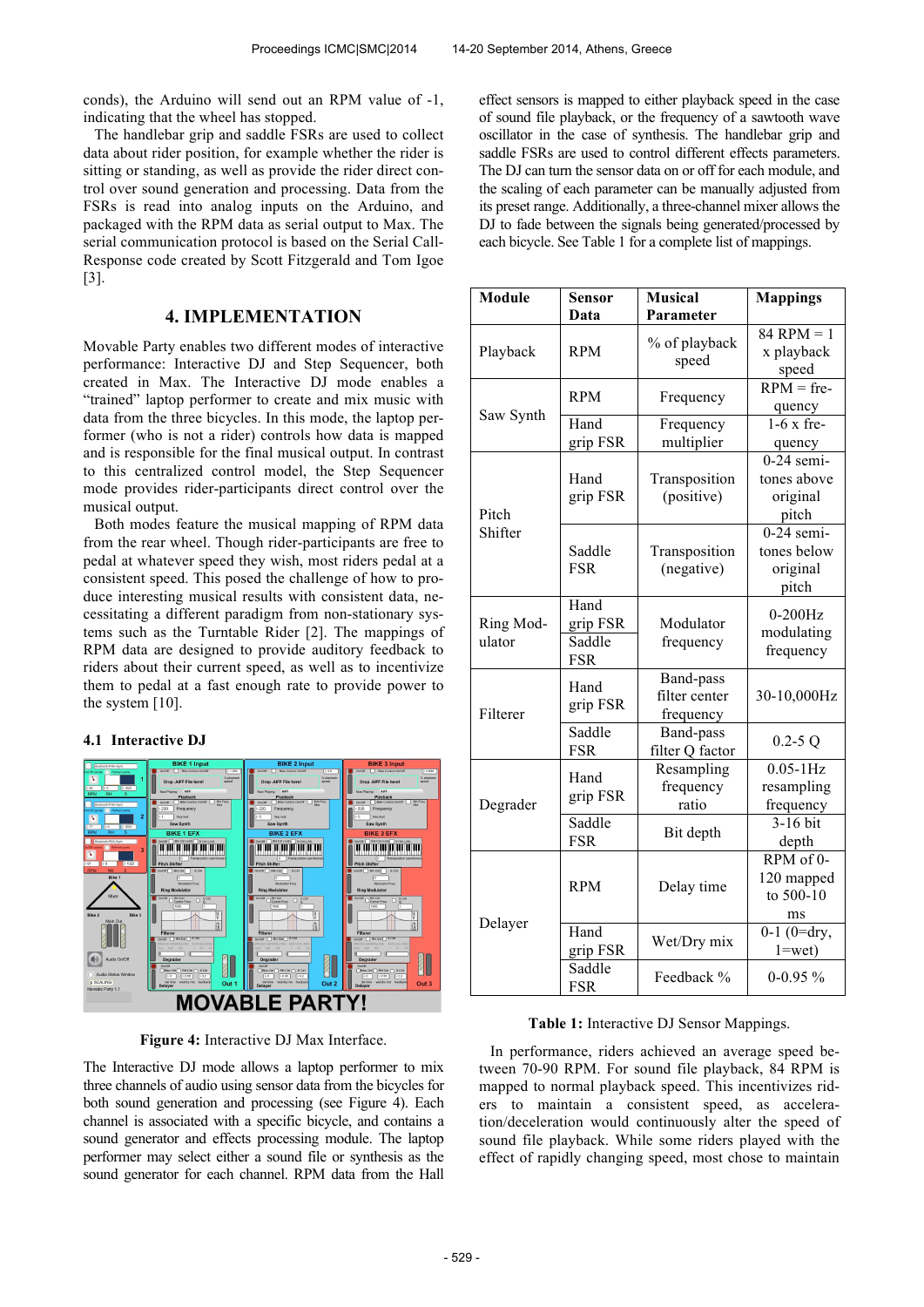a consistent pace that produced close to original playback speed.

In the case of synthesis, RPM data is mapped directly to frequency and the handlebar grip FSRs control a frequency multiplier. The synthesis performance mode leaves control of sound generation to riders, with the DJ controlling the mix between each channel as well as effects processing. In performance the synthesis mode produced a "noisier," more experimental texture. Riders were more likely to rapidly change the rate at which they were pedaling, as well as to try and match the pedaling speed of their fellow riders in order to match pitch.

### **4.2 Step Sequencer**



**Figure 5:** Step Sequencer Max Interface.

The Step Sequencer mode, which was developed after the initial deployment of the system, allows riders direct control of the musical output (see Figure 5). The sequencer consists of a three-voice, eight-step grid, with a sound palette that is evocative of early drum machines such as the Roland TR-808. The voices are made from synthesized tones in low, middle, and high frequency ranges. In performance each bicycle controls its own sequencer. The use of this limited sonic material allows riders to easily hear how the data from their bicycle affects the musical texture.

The tempo of the triggering pulse (BPM) is controlled by RPM data coming from the bicycle. RPM also controls the pitch (frequency) of the high voice, so as the tempo increases, so does the pitch of this voice. The saddle FSR is used to detect if the rider is seated on bike or not. If the rider stands up, the sequence will stop, allowing the rider to choreograph breaks. The filtering module from the Interactive DJ mode has been included to give the rider greater control over the sonic output. For a complete list of mappings, see Table 2.

| Module    | Sensor<br>Data       | <b>Musical</b><br>Parameter | <b>Mappings</b>                                                        |
|-----------|----------------------|-----------------------------|------------------------------------------------------------------------|
| Sequencer | <b>RPM</b>           | Tempo                       | RPM of 0-120<br>mapped to 40-<br>180 BPM                               |
|           | Saddle<br><b>FSR</b> | Start/Stop<br>sequence      | Standing up<br>stops se-<br>quence, sitting<br>down starts<br>sequence |

| High voice | <b>RPM</b>                 | Pitch                                   | RPM of 0-120<br>mapped to<br>400-1800 Hz |
|------------|----------------------------|-----------------------------------------|------------------------------------------|
| Filterer   | Hand<br>grip<br><b>FSR</b> | Band-pass<br>filter center<br>frequency | 200-1,000Hz                              |
|            | Saddle<br><b>FSR</b>       | Band-pass<br>filter Q fac-<br>tor       | $0.2 - 4Q$                               |

|  |  |  |  |  | Table 2: Step Sequencer Sensor Mappings |
|--|--|--|--|--|-----------------------------------------|
|--|--|--|--|--|-----------------------------------------|

By pedaling fast enough, riders step through a preprogrammed series of sequences. In order to reach the next sequence, the rider must maintain BPM (tempo) above a set threshold for a certain number of repetitions. This threshold is initially set to 120 BPM (69 RPM), however it is adjustable. If the rider slows down and BPM falls below this threshold, the sequencer will return to the first sequence. By programming in sequences of increasing complexity, the Step Sequencer becomes a musical challenge to the rider: maintain the tempo above a certain threshold and get "rewarded" by reaching a more complex musical outcome.

#### **4.3 Movable Party in Performance**

Movable Party premiered in April 2013 at CicLAvia, a bi-yearly event that closes the streets of Downtown L.A. to vehicular traffic, attracting over  $150,000$  participants.<sup>1</sup> The system was set up in a prominent position in front of MacArthur Park, drawing a steady flow of participants throughout the day.

Overall, participants preferred the Interactive DJ synthesis mode, while audience members preferred the sound file playback mode. The synthesis mode made it easier for participants to hear how their pedaling directly impacted the music. Providing participants greater control over the sound forced them to be more attentive to their movements, which required greater concentration. Therefore this mode was best deployed for short periods of time  $(< 5$  min.).

The conflict between what was sonically interesting for the audience and for participants reflects an inherent challenge in public performances where participation is limited to a few people at a time. Since CicLAvia, Movable Party has been deployed in a variety of formal and informal contexts, with the addition of the Step Sequencer mode. Though initially designed for public performances by novices with no previous experience with the system, the most compelling performance to date came from a late-night impromptu jam session at the Knowhow Shop, a Northeast L.A. fabrication/design shop. This performance featured the Interactive DJ Synthesis mode, and a small group of riders performed on the system long enough to master the expressive potential of the system.

-

<sup>1</sup> http://www.ciclavia.org/